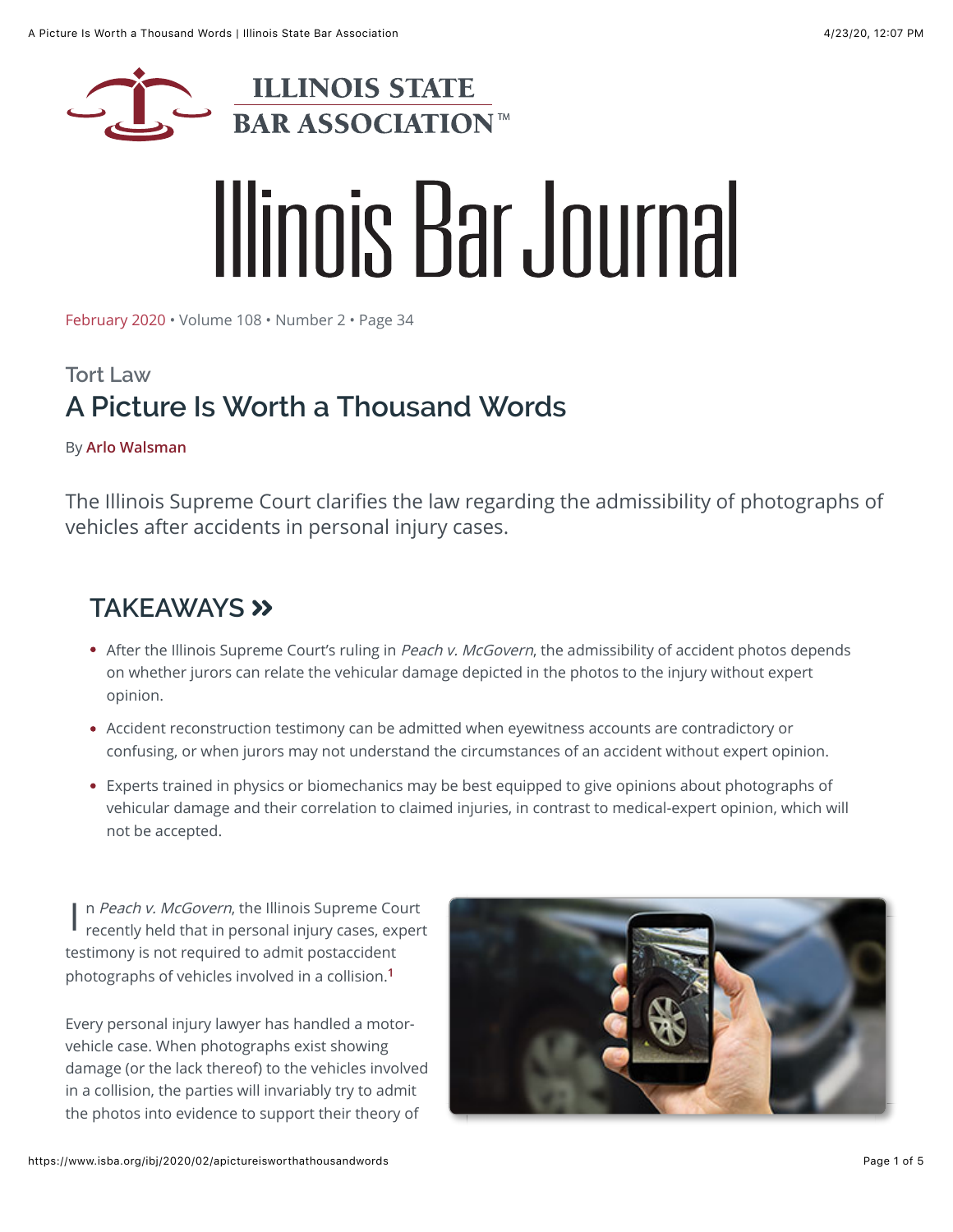the case. If the photos show substantial damage, the plaintiff will seek to admit them to argue that the impact between the vehicles was significant, and that the force of the impact caused more serious injuries. Conversely, if the photos show little or no damage, the defendant will seek to admit the photos to suggest that the impact was minimal, and that the plaintiff was therefore not likely injured to the extent claimed.

Prior to the Court's ruling in Peach v. McGovern, Illinois courts had reached different conclusions about whether postaccident vehicle photographs were admissible without expert testimony to explain their relevance, and this issue was frequently addressed in cases where the photos showed little or no damage. For example, in DiCosola v. Bowman<sup>[2](#page-3-0)</sup> and Baraniak v. Kurby<sup>3</sup> the First District Appellate Court held that it was not an abuse of discretion for a trial court to bar the admission of such photos in the absence of expert testimony to explain to the jury whether a correlation existed between the amount of damage to a vehicle and the extent of a plaintiff's injuries. However, in Ferro v. Griffiths<sup>[4](#page-3-0)</sup> and Ford v. Grizzle<sup>5</sup> the Third and Fifth District Appellate courts held that the trial court did not abuse its discretion in admitting postaccident photos without expert testimony. Finally, in Fronabarger v. Burns**[6](#page-3-0)** and Jackson v. Seib<sup>7</sup> the Fifth District held that photos were properly admitted when qualified medical experts used the photos in reaching medical opinions about the nature and extent of the plaintiffs' injuries.

#### **Peach v. McGovern**

In Peach v. McGovern, the Court held that expert testimony is not required to admit postaccident vehicle photographs and settled this conflict in the law.**[8](#page-3-0)** In so holding, the Court expressly overturned DiCosola and Baraniak and held that the proper analysis had been expressed in Ford, Fronabarger, Jackson, and Ferro. **[9](#page-3-0)**

First, the Court ruled that the question of whether the photographs at issue were admissible depended on whether they were relevant, and that relevancy is tested in light of logic, experience, and accepted assumptions about human behavior.**[10](#page-3-0)** Second, the Court ruled that photographic evidence is generally admissible if it has a tendency to prove or disprove a material fact at issue in a case.**[11](#page-3-0)** Given these rules, the Court held that the "essential question" in deciding the admissibility of the photos was "whether the jury [could] properly relate the vehicular damage depicted in the photos to the injury without the aid of an expert."**[12](#page-3-0)**

On this score, the Court held that the photographs at issue were admissible without expert testimony, because: 1) the photos were relevant to the issues of proximate cause and injury; 2) the photos did not need to prove or disprove a particular medical condition, but instead only needed to show a single link in the chain of proof or that a fact is slightly more true than not true; and 3) jurors, without the aid of expert testimony, could rely on logic, common sense, and their everyday experience to conclude that photos depicting little damage to a vehicle suggest a lower-impact collision, and that a lower-impact collision could mean that a plaintiff's injuries would be less severe than those from a high-impact collision.**[13](#page-3-0)** The Court also expressed concern that requiring an expert to testify as a prerequisite to admitting photographic evidence would impose a financial burden on litigants in what is already an "expensive discovery and trial process."**[14](#page-3-0)**

#### **After Peach v. McGovern**

As a result of the Court's decision in Peach v. McGovern, plaintiffs' attorneys should consider retaining an accident reconstruction expert or another qualified expert to explain that the existence of photographs showing little or no damage to the vehicles does not mean that the impact was slight. When possible, plaintiffs' attorneys may also want to have an expert offer an opinion about the speed of the vehicles prior to the impact or the force of the impact.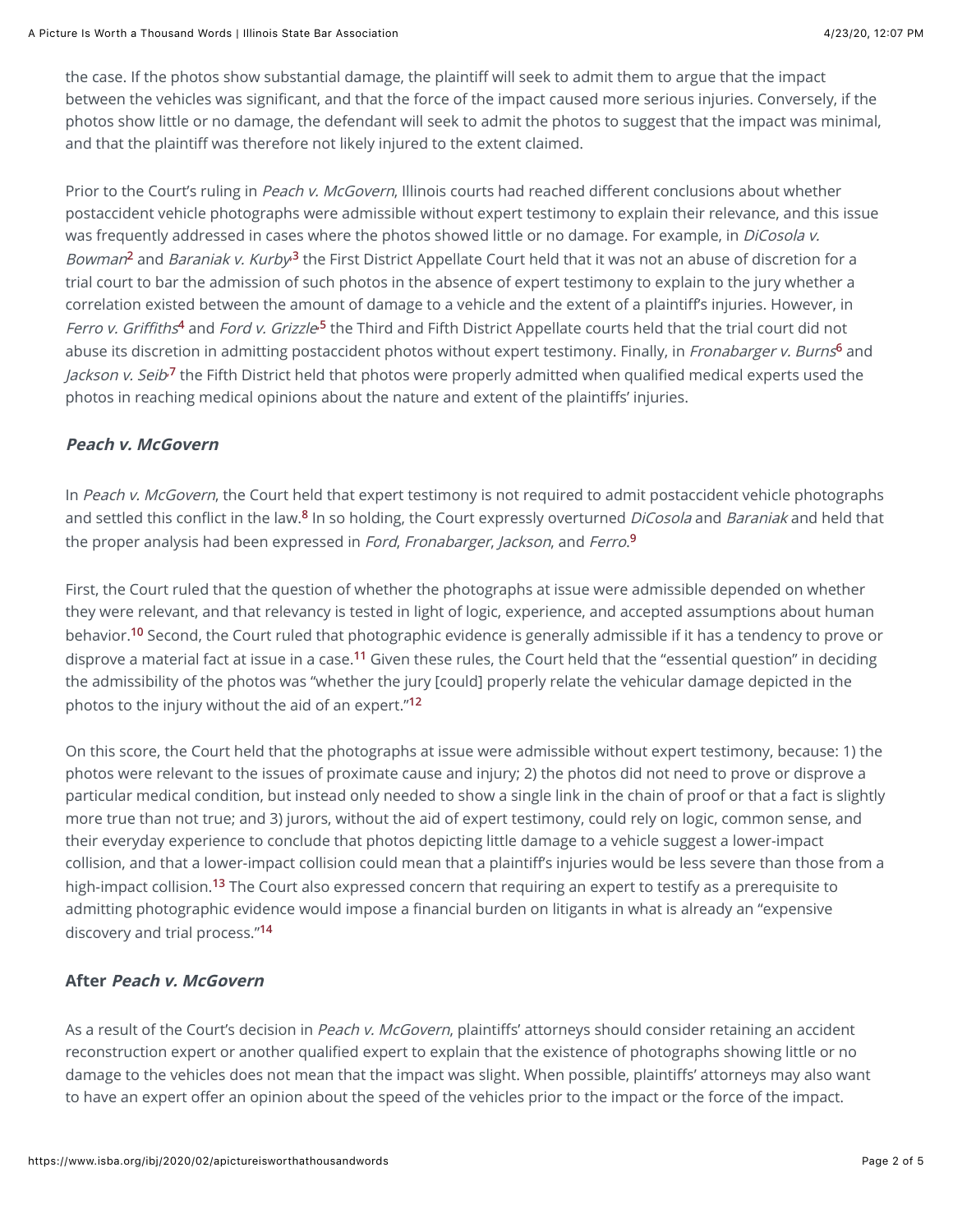When considering whether to retain an accident reconstruction expert, practitioners should be aware of the rules governing the admissibility of such testimony. First, where there are eyewitnesses to an accident, courts can be reluctant to admit expert testimony concerning the speed of the vehicles involved.**[15](#page-3-0)** This is because speed has traditionally been viewed as a concept not beyond the ken of the average juror.**[16](#page-3-0)** However, the existence of eyewitnesses is only one relevant factor; courts also consider whether expert testimony is needed to "explain scientific principles to a jury and enable it to make factual determinations."**[17](#page-3-0)**

Within this framework, courts have held that accident reconstruction testimony can be admitted when eyewitness accounts of an accident are contradictory or confusing.**[18](#page-3-0)** Further, courts have admitted accident reconstruction opinions when the testimony touches on conclusions that jurors may not be able to reach on their own when viewing photos of an accident, such as: whether a party's vehicle rolled off the road, veered sharply, or broke;**[19](#page-3-0)** the angle and force of impact necessary to propel a van into a car and the impact necessary to force the van's trailer hitch into the position it was in following the accident;**[20](#page-3-0)** the relevance of skid marks to a vehicle's speed;**[21](#page-3-0)** whether a vehicle that was rear-ended was moving prior to being struck by a trailing vehicle and the speeds of the respective vehicles after the impact;**[22](#page-3-0)** and in what lane an impact between two vehicles may have occurred.**[23](#page-3-0)**

Courts have excluded accident reconstruction testimony when the testimony discussed only speed and when eyewitness testimony regarding the speed of the vehicles was available.**[24](#page-3-0)** Further, courts have excluded such testimony when it did not touch on matters outside the ordinary understanding of jurors.**[25](#page-3-0)** For example, in Levin v. Walsh, the First District ruled that matters such as the points of contact between two vehicles and the reaction time of a driver in perceiving danger and removing his foot from the accelerator were not beyond the understanding of the average juror, and therefore held that the trial court did not abuse its discretion in barring accident reconstruction testimony on these topics.**[26](#page-3-0)**

Defense attorneys can now rest easy, knowing that postaccident photographs showing little or no damage will almost always be admitted. However, defense attorneys may also want to take the additional step of giving the photos to medical-expert witnesses so that the experts may form opinions and offer testimony about the nature of the impact and its correlation to the plaintiff's claimed injuries. Fronabarger and Jackson provide good examples of this approach.

In Fronabarger, the plaintiff claimed that she suffered a back injury after being rear-ended.**[27](#page-3-0)** However, the defendant's medical-expert witness testified that in a rear-end accident, people are more likely to injure their neck than their back, because the back is restrained with a lap belt and shoulder harness and that "a great impact would be needed between the vehicles to injure the lower back."**[28](#page-3-0)** Finally, the expert testified that she had reviewed photographs of the plaintiff's vehicle, and that given the photos showed no damage it was not likely that the plaintiff sustained a significant impact. Similarly, in *Jackson*, where the plaintiff alleged that he had been rear-ended at a speed of 50 miles per hour, one of the defendant's medical experts who was trained in physics and biomechanics testified that from his review of the photos of the plaintiff's vehicle there was no way that the defendant's vehicle had been going 50 miles per hour at the time of the impact.**[29](#page-3-0)** And, the expert testified that this fact was relevant to his opinions on the cause of the plaintiff's injuries.**[30](#page-3-0)**

Although many medical experts will not be qualified to give opinions about photographs of vehicular damage and their correlation to a plaintiff's claimed injuries, Fronabarger and Jackson hold that experts may be qualified if they are trained in physics and biomechanics.**[31](#page-3-0)**

#### **Conclusion**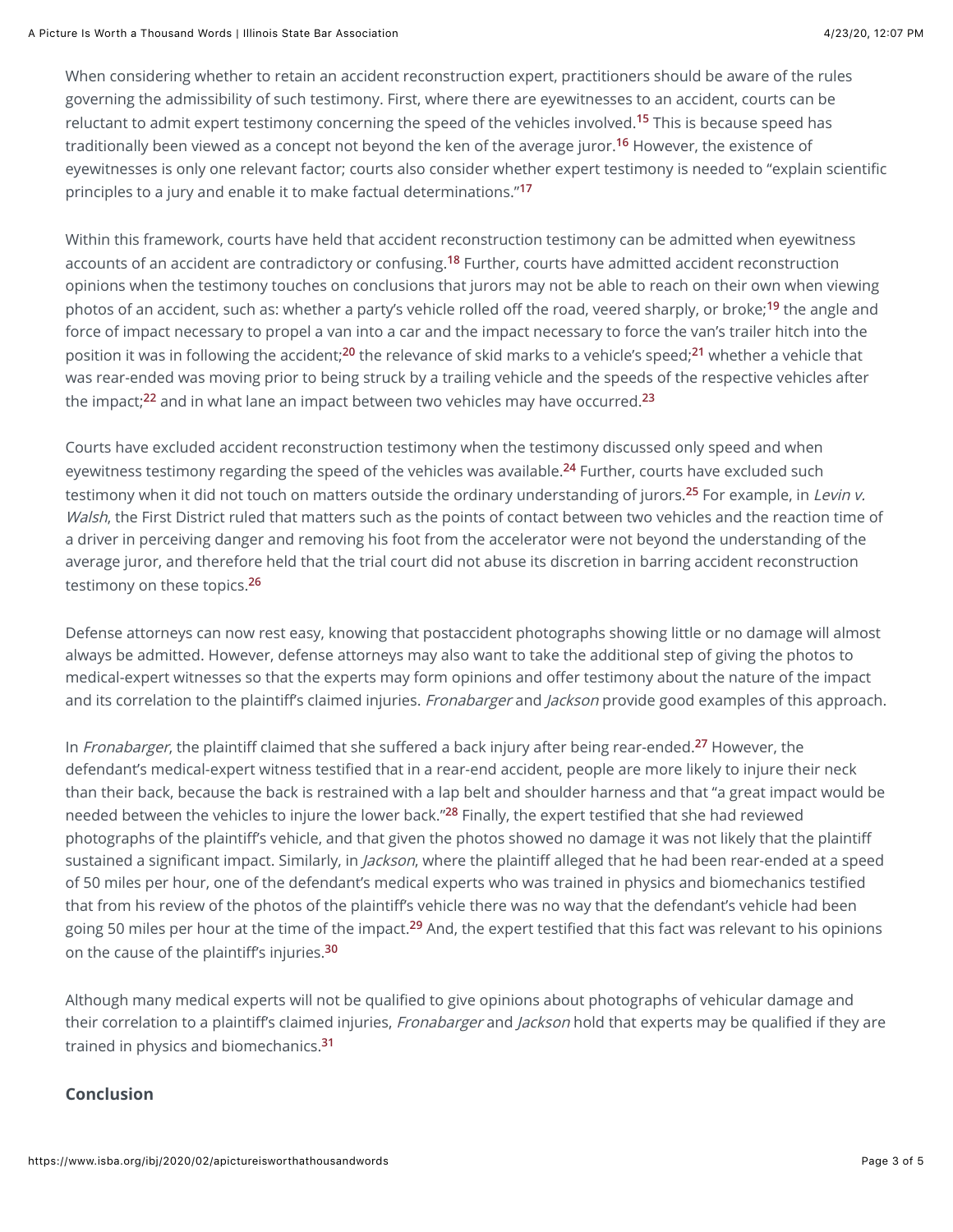As a result of the Illinois Supreme Court's decision in Peach v. McGovern, postaccident vehicle photographs are now admissible without expert testimony to explain their relevance. However, attorneys should still consider retaining expert witnesses, such as accident-reconstruction experts or medical experts, to review the photographs and offer opinions that may support their client's case.

Litigants also should be aware that because the Peach decision focuses on relevance, photographs might still be inadmissible if it can be shown that they are substantially more prejudicial than probative.**[32](#page-3-0)**

Arlo Walsman is an associate attorney at the Law Offices of Eric H. Check, where he concentrates his practice on plaintiff's personal injury law.

#### **[arlo@echecklaw.com](mailto:arlo@echecklaw.com)**

# **ISBA RESOURCES >>**

- The Bar News, **[Quick Takes on Illinois Supreme Court Opinions](https://www.isba.org/barnews/2019/01/quicktakesonillinoissupremecourtopi0)**, Peach v. McGovern (Jan. 25, 2019).
- Ed Finkel, **[Gear Up: Tips From a Personal Injury Attorney Who Wheels His Own Trial Presentation](https://www.isba.org/ibj/2019/01/gearup) Technology Into Court**, 107 Ill. B.J. 20 (Jan. 2019).
- John M. Spesia & Jacob E. Gancarczyk, **[Demonstrative vs. Substantive Evidence: Know the Important](https://www.isba.org/ibj/2018/01/demonstrativevsubstantiveevidenceknowimp) Difference**, 106 Ill. B.J. 26 (Jan. 2018).
- <span id="page-3-0"></span>1. Peach v. McGovern, 2019 IL 123156, ¶
- 2. DiCosola v. Bowman, **[342 Ill. App. 3d 530](https://apps.fastcase.com/Research/Login/SignIn.aspx?Username=267570&LastName=Walsman&FirstName=Arlo&PassKey=631425152&CompanyUID=6C9F9550-3C3F-4470-942B-314449BD808A&LogoutURL=https://www.isba.org&ReturnUrl=/Research/Pages/CitationLookup.aspx?ECF=342%20Ill.%20App.%203d%20530)**, 538 (1st Dist. 2003).
- 3. Baraniak v. Kurby, **[371 Ill. App. 3d 310](https://apps.fastcase.com/Research/Login/SignIn.aspx?Username=267570&LastName=Walsman&FirstName=Arlo&PassKey=631425152&CompanyUID=6C9F9550-3C3F-4470-942B-314449BD808A&LogoutURL=https://www.isba.org&ReturnUrl=/Research/Pages/CitationLookup.aspx?ECF=371%20Ill.%20App.%203d%20310)**, 317–18 (1st Dist. 2007).
- 4. Ferro v. Griffiths, **[361 Ill. App. 3d 738](https://apps.fastcase.com/Research/Login/SignIn.aspx?Username=267570&LastName=Walsman&FirstName=Arlo&PassKey=631425152&CompanyUID=6C9F9550-3C3F-4470-942B-314449BD808A&LogoutURL=https://www.isba.org&ReturnUrl=/Research/Pages/CitationLookup.aspx?ECF=361%20Ill.%20App.%203d%20738)**, 743 (3d Dist. 2005).
- 5. Ford v. Grizzle, **[398 Ill. App. 3d 639](https://apps.fastcase.com/Research/Login/SignIn.aspx?Username=267570&LastName=Walsman&FirstName=Arlo&PassKey=631425152&CompanyUID=6C9F9550-3C3F-4470-942B-314449BD808A&LogoutURL=https://www.isba.org&ReturnUrl=/Research/Pages/CitationLookup.aspx?ECF=398%20Ill.%20App.%203d%20639)**, 648 (5th Dist. 2010); see also Cancio v. White, **[297 Ill. App. 3d 422](https://apps.fastcase.com/Research/Login/SignIn.aspx?Username=267570&LastName=Walsman&FirstName=Arlo&PassKey=631425152&CompanyUID=6C9F9550-3C3F-4470-942B-314449BD808A&LogoutURL=https://www.isba.org&ReturnUrl=/Research/Pages/CitationLookup.aspx?ECF=297%20Ill.%20App.%203d%20422)**, 433 (1st Dist. 1998) (holding that photographs of the plaintiff's vehicle were properly admitted, even without expert testimony, because they were relevant to the nature and extent of the plaintiff's claimed injuries).
- 6. Fronabarger v. Burns, **[385 Ill. App. 3d 560](https://apps.fastcase.com/Research/Login/SignIn.aspx?Username=267570&LastName=Walsman&FirstName=Arlo&PassKey=631425152&CompanyUID=6C9F9550-3C3F-4470-942B-314449BD808A&LogoutURL=https://www.isba.org&ReturnUrl=/Research/Pages/CitationLookup.aspx?ECF=385%20Ill.%20App.%203d%20560)**, 565 (5th Dist. 2008).
- 7. Jackson v. Seib, **[372 Ill. App. 3d 1061](https://apps.fastcase.com/Research/Login/SignIn.aspx?Username=267570&LastName=Walsman&FirstName=Arlo&PassKey=631425152&CompanyUID=6C9F9550-3C3F-4470-942B-314449BD808A&LogoutURL=https://www.isba.org&ReturnUrl=/Research/Pages/CitationLookup.aspx?ECF=372%20Ill.%20App.%203d%201061)**, 1071 (5th Dist. 2007).
- 8. Peach v. McGovern, 2019 IL 123156, ¶.
- 9. Id. ¶¶ 31–34.
- 10. Id. ¶ ٢٦ (citing Voykin v. Estate of DeBoer, **[192 Ill. 2d 49](https://apps.fastcase.com/Research/Login/SignIn.aspx?Username=267570&LastName=Walsman&FirstName=Arlo&PassKey=631425152&CompanyUID=6C9F9550-3C3F-4470-942B-314449BD808A&LogoutURL=https://www.isba.org&ReturnUrl=/Research/Pages/CitationLookup.aspx?ECF=192%20Ill.%202d%2049)**, 57 (2000)).
- 11. Id. ¶ ٢٧.